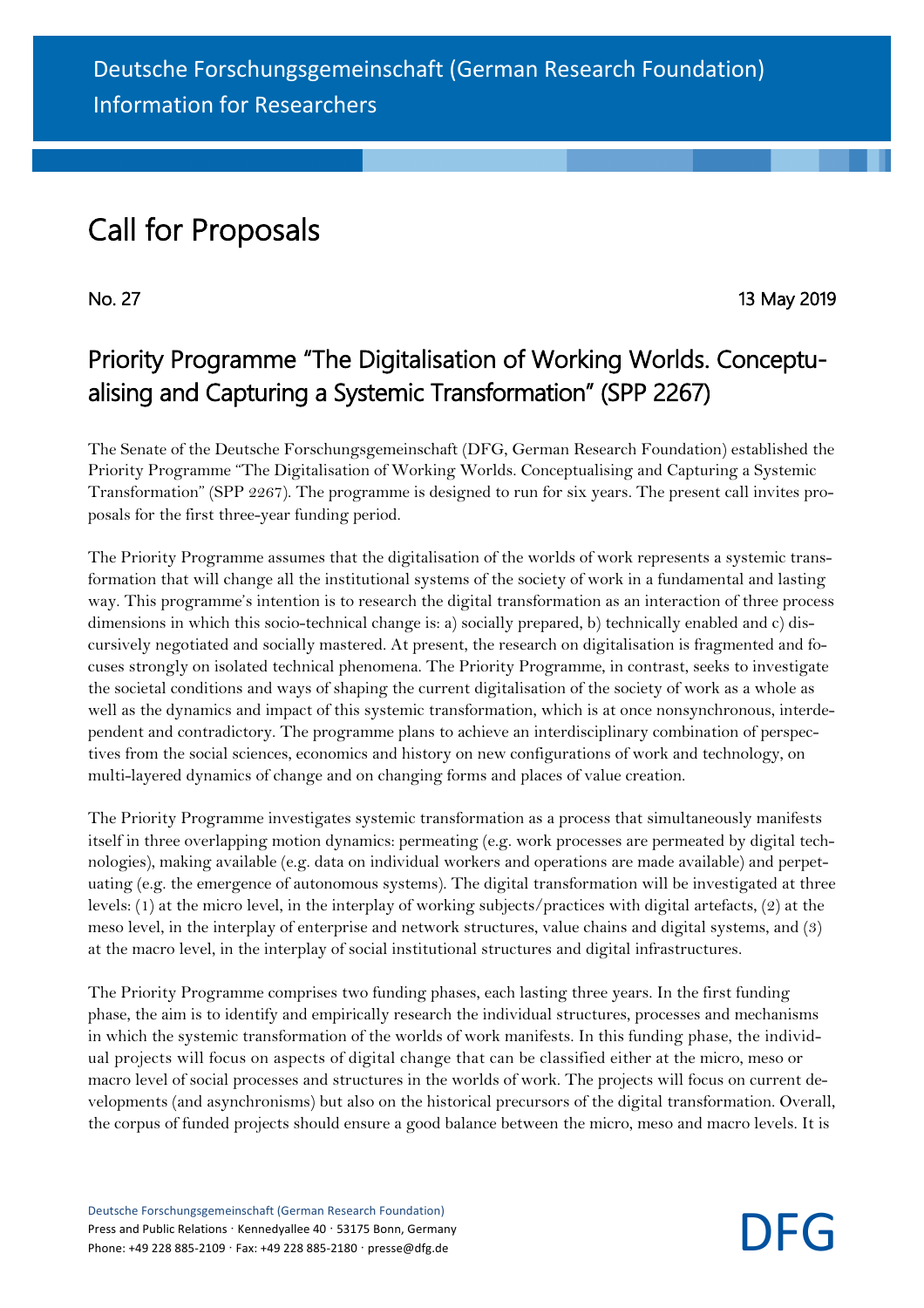expected that the project proposals will refer to the heuristics of motion dynamics described above and locate themselves within them. In the first phase of the programme, the individual projects should be based on a specific disciplinary perspective and use it to interpret their findings based on the heuristics of motion dynamics; at the end of the first funding phase, the different projects will be linked in an interdisciplinary exchange.

The Priority Programme aims to fund individual projects that will make basic research contributions to the understanding of socio-technical change in the field of digitalisation of the worlds of work. It particularly addresses sociology, economics and history, but also other disciplines of the social sciences that investigate the worlds of work (e.g. political science, ergonomics, work and organisational psychology, economic geography and business informatics, educational research). Project proposals with a comparative design (including international comparisons) are welcome.

The research envisaged here is to focus on various forms of paid employment, including dependent employment and self-employment. The projects can focus on the transformation of work in traditional service and industrial sectors as well as on the development of new forms of platform-mediated solo self-employment or digital "shadow" work. The individual projects can examine the forms of digitalisation currently under discussion as well as longer existing automation, computerisation or informatisation phenomena and thus the digital transformation of historically conditioned processes and developments.

The Priority Programme was initiated by Michael Henke (TU Dortmund), Martina Heßler (TU Darmstadt), Martin Krzywdzinski (WZB Berlin), Sabine Pfeiffer (FAU Erlangen-Nürnberg) and Ingo Schulz-Schaeffer (TU Berlin).

An information event on the content and formal aspects of the application will be offered on 8 July 2019 (11 am–4 pm) at the Nuremberg Campus of Technology of the Friedrich-Alexander University Erlangen Nuremberg. Interested parties are requested to register by 14 June 2019 under: https://digitalisierung-derarbeitswelten.de/call.

A summary of the application to establish the Priority Programme and further information can be found on the programme homepage (see below).

Proposals must be written in English and submitted to the DFG by **15 October 2019.** Please note that proposals can only be submitted via elan, the DFG's electronic proposal processing system. To enter a new project within the existing Priority Programme, go to Proposal Submission – New Project/Draft Proposal – Priority Programmes and select "SPP 2267" from the current list of calls.

In preparing your proposal, please review the programme guidelines (form 50.05, section B) and follow the proposal preparation instructions (form 54.01). These forms can either be downloaded from our website or accessed through the elan portal. In addition to submitting your proposal through elan, please send an electronic copy to the programme coordinator.

Applicants must be registered in elan prior to submitting a proposal to the DFG. If you have not yet registered, please note that you must do so by **1 October 2019** to submit a proposal under this call; registration requests received after this time cannot be considered. You will normally receive confirmation of your registration by the next working day. Note that you will be asked to select the appropriate Priority Programme call during both the registration and the proposal process.